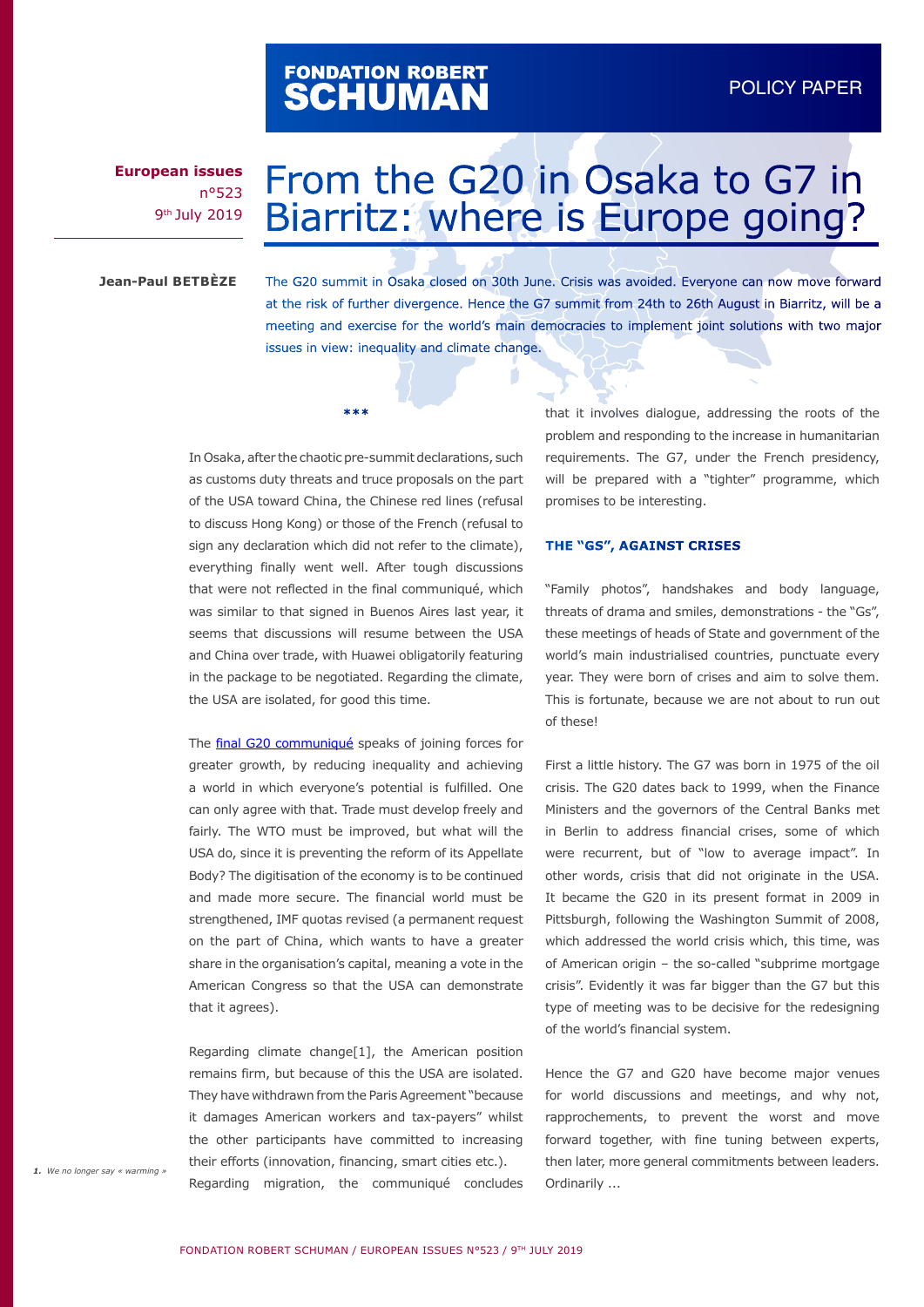2

### From the G20 in Osaka to G7 in Biarritz: where is Europe going?

Economically Europe profiles high if we consider the GDP as a gauge, not to mention its "political weight". The G7 represents around 45% of the world's GDP for 10% of its population; the G20 represents 85% of the world's GDP, for 2/3 of the population[2].

The EU counts for 21.3% of the world's GDP (6.6% of the population) and the euro zone for 15.5% (4.5% of the population), the EU counts for 25% of the G20 and the euro zone for 18%. Within the G7 the Union counts for 47% of its GDP and the euro zone, for 34%.

We understand, that with these figures, the Gs represent the "richest populations", rather than the "average person". The GDP per person of a G20 country is 1.3 times higher than that of an "average person" if we might express it like this  $-$ , and 4 times in the case of a G7 country citizen, 3.2 times in the case of a European and 3.5 in the case of someone originating from a euro zone country.

In macro-economic terms, Osaka brought together "those slightly richer" and Biarritz will convene "the richest", hence the problems of growth that might be raised in the G20 and inequality in the G7.

#### **EUROPE AT THE G20 IN OSAKA**

On 28th and 29th June in Osaka, the G20 summit took place with 4 EU Member States taking part (Germany, France, Italy, UK) and the European Union, plus two other guest countries (Netherlands and Spain). It aimed to conclude a series of thematic meetings that were initiated in 2018 : Work and Employment (1st and 2nd September 2018), Healthcare (19th and 20th October), Tourism (25th and 26th October), Foreign Affairs (22nd and 23rd November, Agriculture (11th and 12th May 2019), Finance 8th and 9th June), Trade and Digital Economy (8th and 9th June), Energy and Environment (15th and 16th June). Hence individual themes were addressed, from a general point of view targeting stronger growth, with more exchange and support to innovation in a world that took greater care of the environment, the role of women, development and healthcare. *2. Source IMF.* resolve the damage.

Expressed in this way these issues possibly look like a catalogue of good intentions and certainly frictions and tensions were unavoidable. Indeed, trade develops as long as it is reciprocal, innovation if it respects intellectual property rights, energy if it respects the environment.

We also note the points of friction between the USA and China regarding trade balances, the protection of patents, the opening of public procurement and "free, fair competition", as we say in Europe, as well as the non-manipulation of exchange rates.

Nor should we forget the tension between the USA and Germany regarding the German trade surplus, over the comparative customs duties between French and American wines and even the discord over the euro deemed by Donald Trump, to be unduly weak in comparison with the dollar.

#### *The present crises are no longer the same*

Regarding the G20, although questions pertaining to growth and distribution via trade were on the Ministers' programme, the issues were different and closer to the bone for the heads of State and government. Even though they were not expressed in these terms, they now challenge post-war American multilateralism, with costs and advantages and a will to build "an alternative multilateralism" on the part of the Chinese with their "Silk Roads". These challenges fuelled the political debates of the G20 leaders and will affect those of the G7.

Hence, these are no longer the "regular" crises, even though the latter have not disappeared. The crises of excessive credit, improper surveillance, with their knockon effect, were the speciality of the IMF, and reparations that of the World Bank. These "old" crises were basically those of the inadequacies of post-war multilateralism, which a more precise, richer multilateralism should have resolved. Post-war multilateralism, with the UN, the IMF, the World Bank and the IRB, comprised a growing series of codes and signs that forecast deregulation, followed by the crisis, with systems to correct trajectories and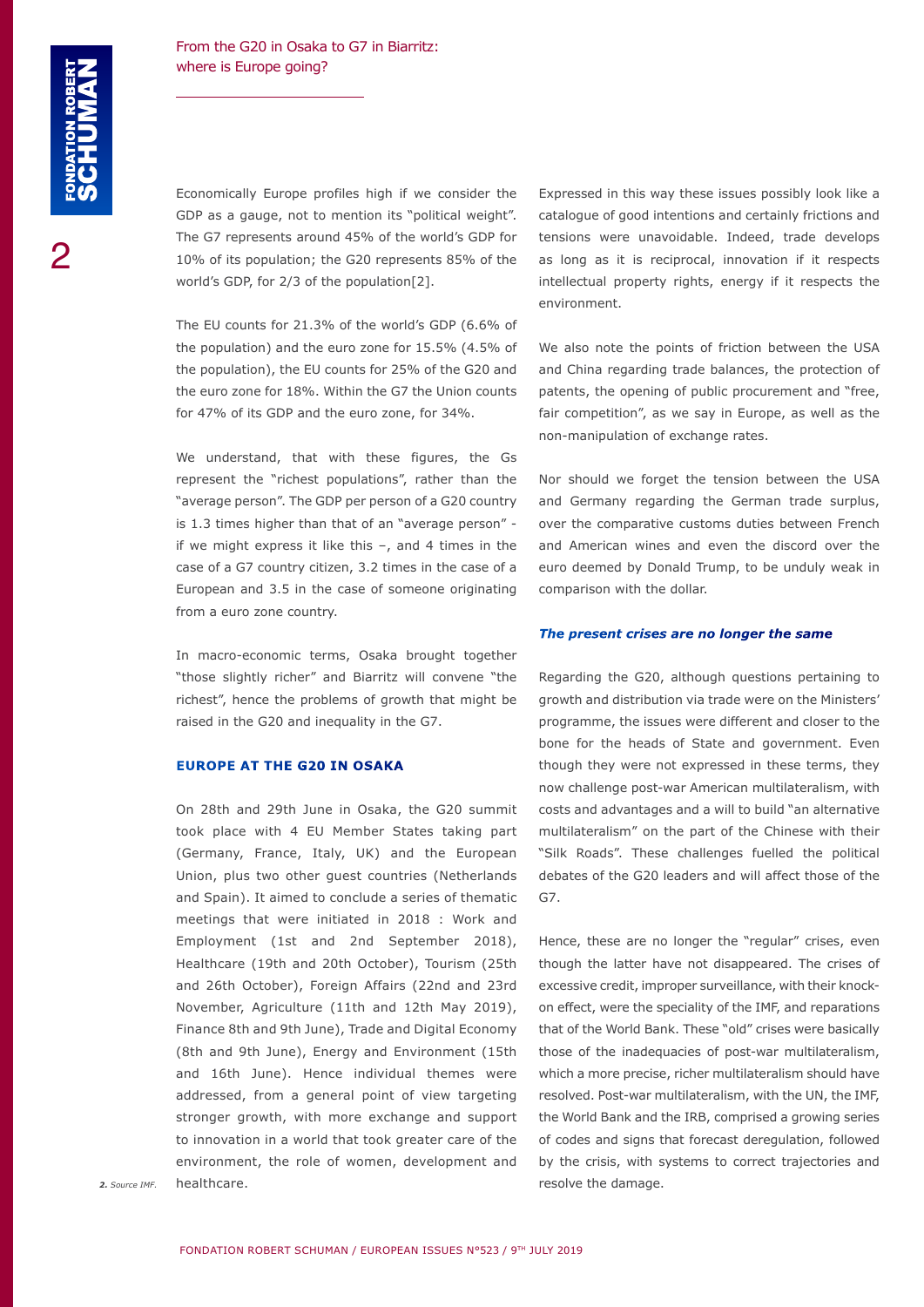3

The new economic crises we are now witnessing originate in the IT and communication revolution, as they did in their time, those of steam and electricity, with their political and hegemonic effects.

The IT revolution (Internet of Things) is accelerating the globalisation of trade which has done wonders since the 1970's, but in a bid to replace them better, it has destroyed the old structures to a greater degree and faster.

But this Schumpeterian creative-destruction is now occurring at high speed at world level. The duo "information-trade" is disrupting growth everywhere, hence the average increase in revenues and wealth, and especially growing inequalities. World growth is slowing and is becoming increasingly unequal, leading to greater tension between the winners, who are extremely wealthy, world monopolies and "the others". Their capacities and knowledge are crumbling. Everywhere productivity is declining and salaries stagnating. Hence, if nothing is done world growth will slow. With the ageing population, conflicts in sharing will rise all the more.

Hence in addition to the conflicts in distribution set by this phase of slower, imbalanced world growth, there are others – not just in terms of production but also innovation between the dominant powers: USA 21,300 billion \$ GDP[3] ; China 14,200 billion and the EU 18,700 billion (13,600 in the euro zone).

These new conflicts are occurring on the frontiers of innovation, more over those involving sustainable growth management, in other words the environment. This implies the opening of markets, reciprocity, freedom of trade, protection of rights etc … Pollution and climate change are at the heart of this. Situations are becoming complicated with rising pressure, not so much for world domination – Sparta against Athens – it involves a remake of Thucydides Peloponnesian War.

## **THE G7 WILL COMPRISE 17 PARTICIPANTS AND A "TENSE" PROGRAMME**

In Biarritz there will be four European countries: France will preside, Germany, Italy and the UK, as well as the EU, alongside the USA, Japan and Canada: 7+1. "Four major partners, committed to the protection and promotion of democratic freedom" will join them: South Africa, Australia, Chile and India. The presence of these "main democracies" will imply "strengthening the protection of fundamental freedoms in the context of digital development and artificial intelligence and of protecting the planet by highlighting the protection of biodiversity, the climate and the oceans". Chile will be hosting the COP25 in December 2019 and in this context, it will be an ally of size.

Then we have the "6 African partners to build an equal-to-equal partnership with this continent of the future". To rise to the challenge of inequalities in the world, the French Presidency of the G7 hopes to form a partnership with Africa.

Apart from South Africa, four countries, which play a driving role on the continent and which are players in multi-lateral cooperation, attached to the protection of biodiversity and the ambitious implementation of the Paris Climate Agreement, have therefore been invited to Biarritz and to several preparatory meetings: Burkina Faso, Egypt, Senegal and Rwanda. Naturally, these four countries have been invited "es qualité": Burkina Faso is chairing the G5 Sahel, Egypt the African Union, Rwanda chaired it in 2018 and Senegal, is chairing The New Partnership for Africa's Development (NEPAD), the African Union's development agency.

The tone aims to be less global and a priori stronger, due to the reduced size of the group and its homogeneity. But France, the organiser and master of the timetable, hopes that this "revised format" will succeed in making a front-end analysis of the issues at stake. It deems that the development of world issues implies the fight to counter inequality, which is affecting all of the "major democracies", hence the reason for the countries which have been invited. At the same time, the issue of "climate deregulation" has been raised, a threat to the species and therefore to democracy. The triplet of issues in this G7 are therefore: inequality, climate, democracy. It means exploring how democracies can respond to illiberalism by responding to the issues of *3. According to the IMF*